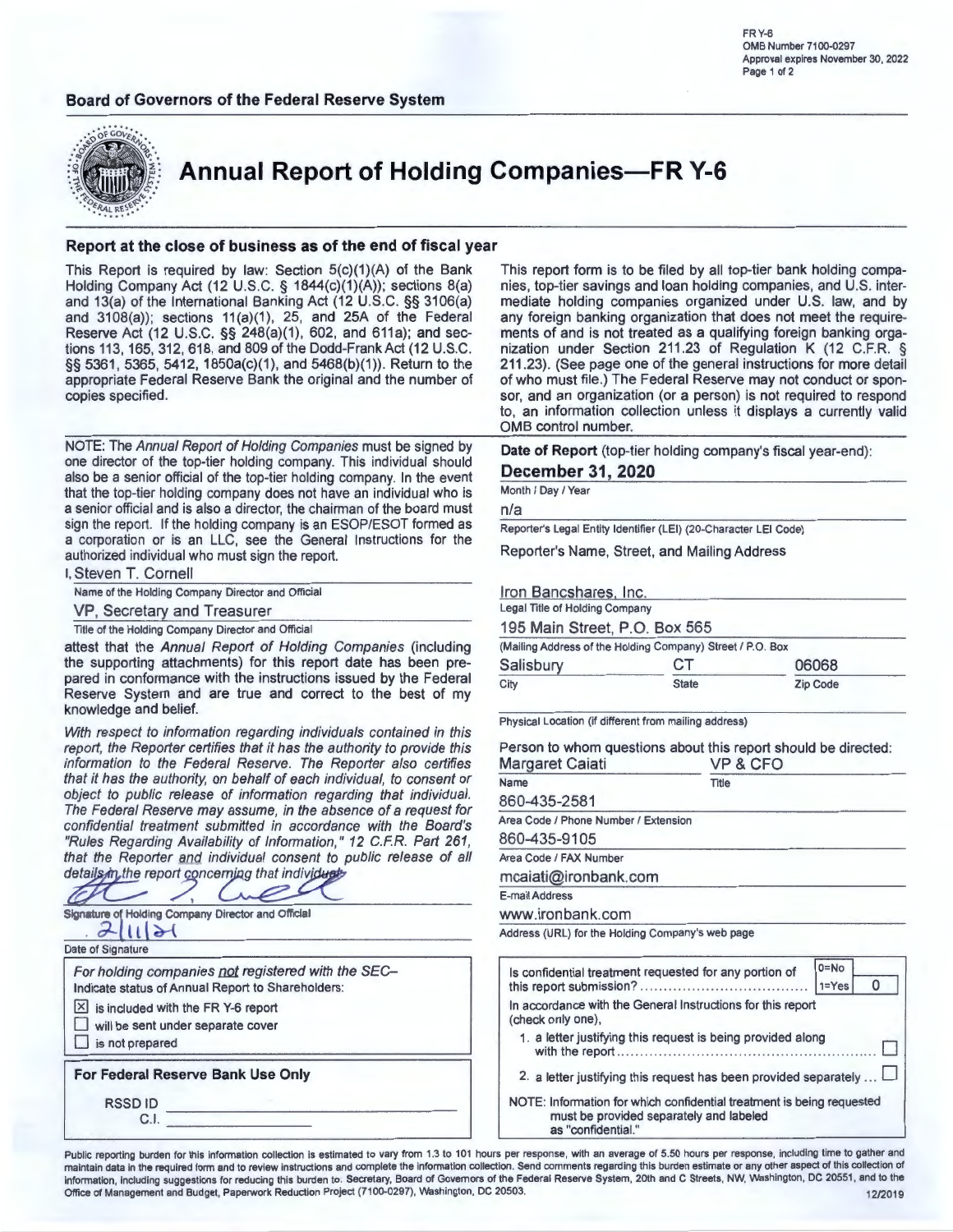# **For Use By Tiered Holding Companies**

Top-tiered holding companies must list the names, mailing address, and physical locations of each of their subsidiary holding companies below.

| Legal Title of Subsidiary Holding Company |                                                                       |          | Legal Title of Subsidiary Holding Company             |                                                                                                                                                                                                                                                                                          |          |  |  |  |
|-------------------------------------------|-----------------------------------------------------------------------|----------|-------------------------------------------------------|------------------------------------------------------------------------------------------------------------------------------------------------------------------------------------------------------------------------------------------------------------------------------------------|----------|--|--|--|
|                                           | (Mailing Address of the Subsidiary Holding Company) Street / P.O. Box |          |                                                       | (Mailing Address of the Subsidiary Holding Company) Street / P.O. Box<br>Zip Code<br>City<br><b>State</b><br>Physical Location (if different from mailing address)<br>Legal Title of Subsidiary Holding Company<br>(Mailing Address of the Subsidiary Holding Company) Street / P.O. Box |          |  |  |  |
| City                                      | <b>State</b>                                                          | Zip Code |                                                       |                                                                                                                                                                                                                                                                                          |          |  |  |  |
|                                           | Physical Location (if different from mailing address)                 |          |                                                       |                                                                                                                                                                                                                                                                                          |          |  |  |  |
| Legal Title of Subsidiary Holding Company |                                                                       |          |                                                       |                                                                                                                                                                                                                                                                                          |          |  |  |  |
|                                           | (Mailing Address of the Subsidiary Holding Company) Street / P.O. Box |          |                                                       |                                                                                                                                                                                                                                                                                          |          |  |  |  |
| City                                      | <b>State</b>                                                          | Zip Code | City                                                  | <b>State</b>                                                                                                                                                                                                                                                                             | Zip Code |  |  |  |
|                                           | Physical Location (if different from mailing address)                 |          |                                                       | Physical Location (if different from mailing address)                                                                                                                                                                                                                                    |          |  |  |  |
| Legal Title of Subsidiary Holding Company |                                                                       |          |                                                       | Legal Title of Subsidiary Holding Company                                                                                                                                                                                                                                                |          |  |  |  |
|                                           | (Mailing Address of the Subsidiary Holding Company) Street / P.O. Box |          |                                                       | (Mailing Address of the Subsidiary Holding Company) Street / P.O. Box                                                                                                                                                                                                                    |          |  |  |  |
| City                                      | <b>State</b>                                                          | Zip Code | City                                                  | <b>State</b>                                                                                                                                                                                                                                                                             | Zip Code |  |  |  |
|                                           | Physical Location (if different from mailing address)                 |          | Physical Location (if different from mailing address) |                                                                                                                                                                                                                                                                                          |          |  |  |  |
| Legal Title of Subsidiary Holding Company |                                                                       |          |                                                       | Legal Title of Subsidiary Holding Company                                                                                                                                                                                                                                                |          |  |  |  |
|                                           | (Mailing Address of the Subsidiary Holding Company) Street / P.O. Box |          |                                                       | (Mailing Address of the Subsidiary Holding Company) Street / P.O. Box                                                                                                                                                                                                                    |          |  |  |  |
| City                                      | <b>State</b>                                                          | Zip Code | City                                                  | <b>State</b>                                                                                                                                                                                                                                                                             | Zip Code |  |  |  |
|                                           | Physical Location (if different from mailing address)                 |          |                                                       | Physical Location (if different from mailing address)                                                                                                                                                                                                                                    |          |  |  |  |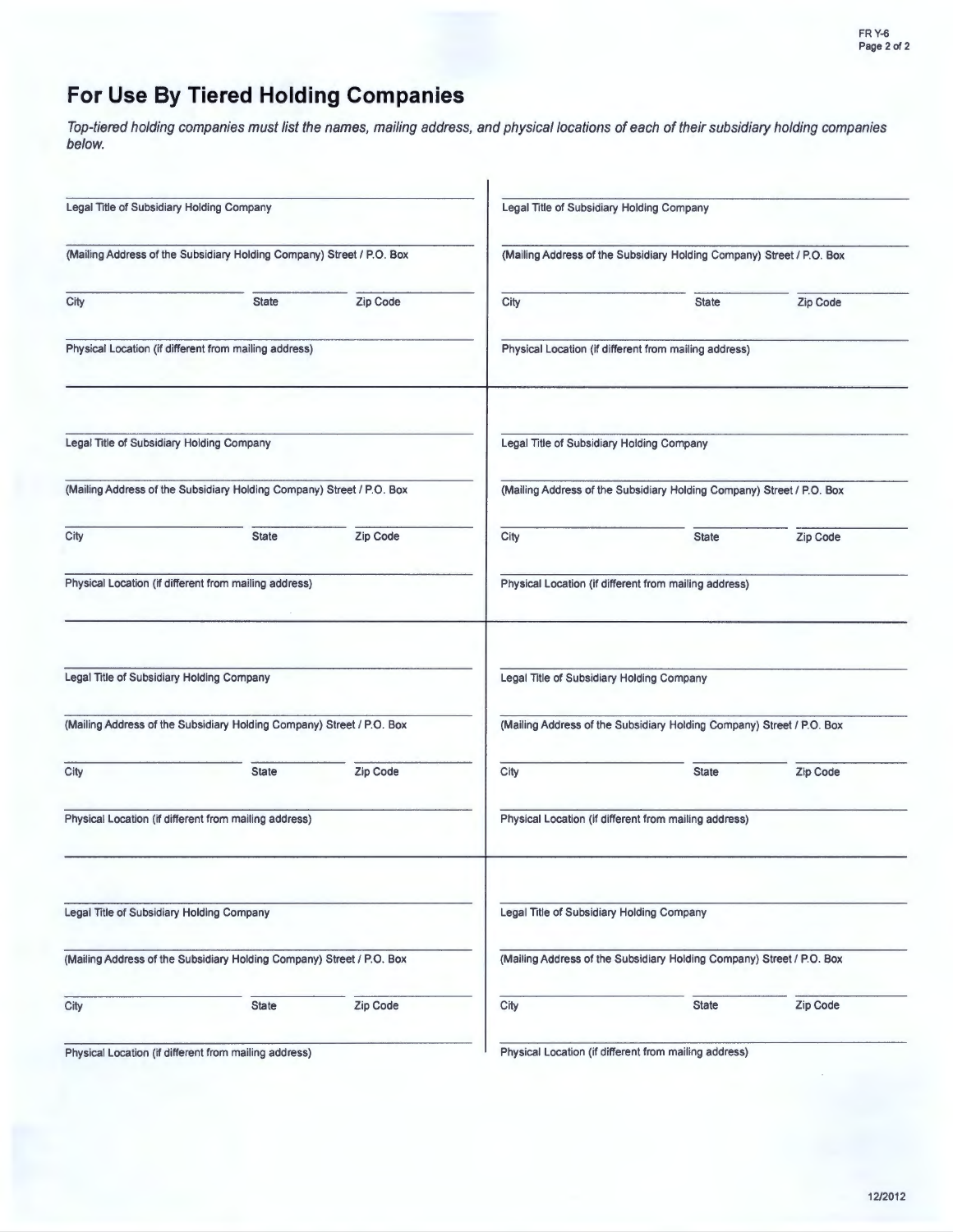# **Form FRY-6**

## Iron Bancshares, Inc. 195 Main Street Salisbury, CT 06068 Fiscal Year Ending December 31, 2020

# Report Item:

- 1 a. Iron Bancshares, Inc. is not required to prepare form 10K with the SEC.
	- b. Iron Bancshares, Inc. does prepare an annual report for its shareholders. Enclosed are two copies of the annual report.
- 2. Organizational Chart:

# **LEI is not applicable unless otherwise noted.**

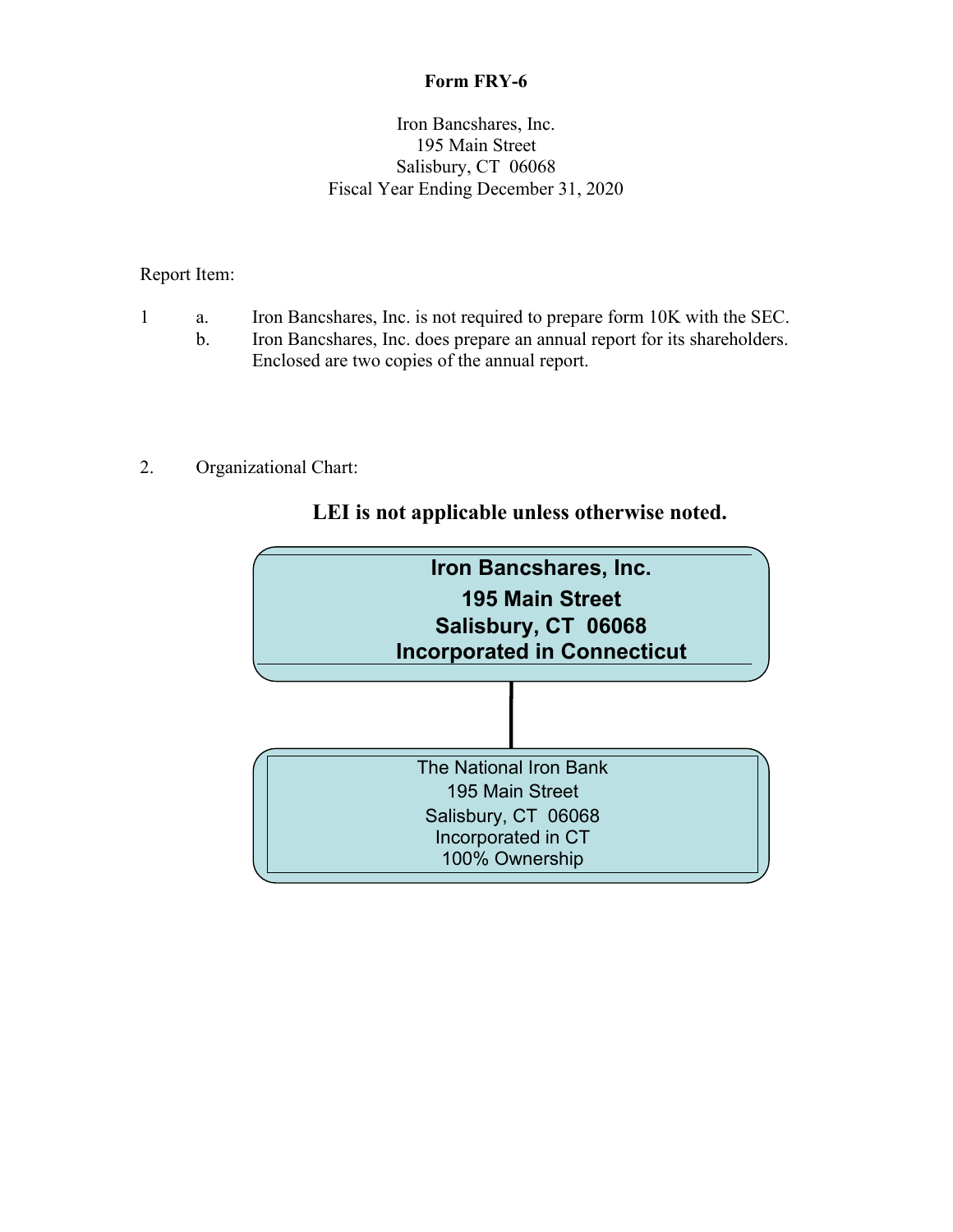## **Report Item 2b: Domestic Branch Listing**

#### **National Iron Bank:**

#### **Norfolk Branch Office –Open date: 06/30/1966**

**12 John Curtiss Road Norfolk Litchfield County Connecticut United States 06058 Full Service**

#### **Cornwall Bridge Branch Office – Open date: 07/01/1963**

**366 Furnace Brook Road Cornwall Bridge Litchfield County Connecticut United States 06754 Full Service – No Safe Deposit Facilities**

## **Washington Depot Branch Office – Open date: 11/19/1984**

**6 Bee Brook Road Washington Depot Litchfield County Connecticut United States 06794 Full Service – No Safe Deposit Facilities**

#### **Salisbury Branch Office and Home Office – Open date: 07/01/1984**

**195 Main Street Salisbury Litchfield County Connecticut United States 06068 Full Service**

## **Litchfield Loan Office – Open date: 03/01/2018**

**39 West Street Litchfield Litchfield County Connecticut United States 06759 Limited Service – By Appointment only**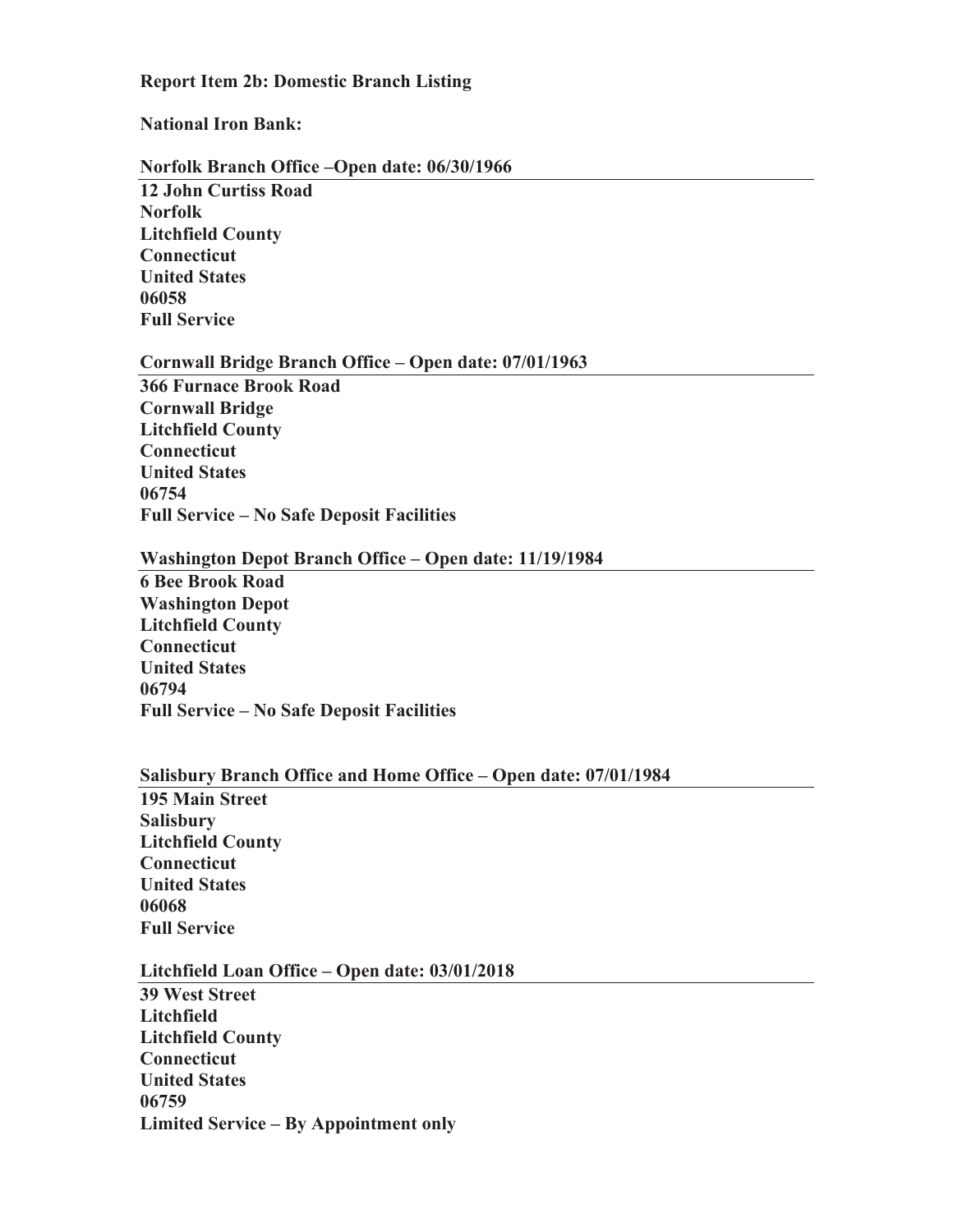# Iron Bancshares, Inc. FORM FR Y-6 December 31, 2020

# Report Item 3: Shareholders

| . .<br>ı power to vote<br>s with ownership, control or holdings of 5% or more with {<br>aurrent : | $\sim$<br>s not listed in (3)(1)(a) through (3)(1)(c) that had owners<br>Shar<br>control<br>. eholders<br>rshîn. |
|---------------------------------------------------------------------------------------------------|------------------------------------------------------------------------------------------------------------------|
| חלי<br>as of                                                                                      | 12/31/20.<br>of 5% or more with power to vote during the fiscal vear $\epsilon$<br>Oı<br>ending<br>oldings of :  |

| (1)(a)<br>Name & Address<br>(City, State, Country)                            | (1)(b)<br><b>Country of Citizenship</b><br>Or Incorporation | (1)(c)<br>Number & Percentage of<br><b>Each Class of Voting</b><br><b>Securities</b> | (2)(a)<br>Name & Address<br>(City, State, Country) | (2)(b)<br><b>Country of Citizenship</b><br>Or Incorporation | (2)(c)<br>Number & Percentage of<br><b>Each Class of Voting</b><br><b>Securities</b> |
|-------------------------------------------------------------------------------|-------------------------------------------------------------|--------------------------------------------------------------------------------------|----------------------------------------------------|-------------------------------------------------------------|--------------------------------------------------------------------------------------|
| Paul L. Cornell, Jr.<br>Washington Depot, CT                                  | <b>USA</b>                                                  | $3,232 - 19.89\%$<br>Common stock                                                    |                                                    |                                                             |                                                                                      |
| <b>Trust CRTD UND ART</b><br>IV U/A Ralph W.<br>Sandmeyer, Jr.<br>Nokomis, FL | <b>USA</b>                                                  | $4,717-29.03\%$<br>Common stock                                                      |                                                    |                                                             |                                                                                      |
| Richard D. Wardell<br>Salisbury, CT                                           | <b>USA</b>                                                  | $2,917 - 17.95\%$<br>Common stock                                                    |                                                    |                                                             |                                                                                      |
| Wardell Family Trust III<br>Salisbury, CT                                     | <b>USA</b>                                                  | $1,180 - 7.24\%$ Common<br>stock                                                     |                                                    |                                                             |                                                                                      |